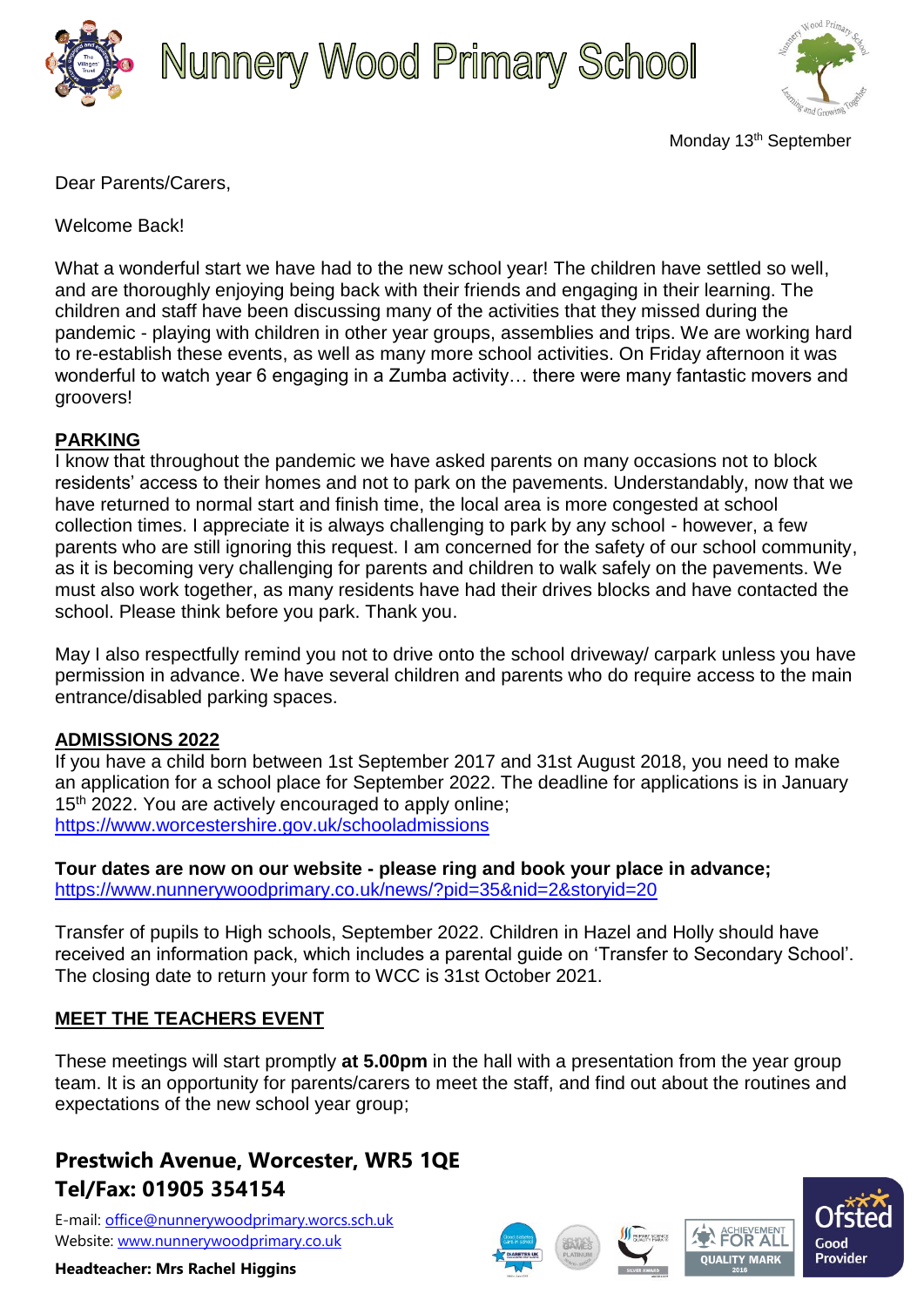



| Monday 13 <sup>th</sup> September (Today) | Year 1            |
|-------------------------------------------|-------------------|
| Wednesday 15th September                  | Year <sub>3</sub> |
| Thursday 16th September                   | Year <sub>6</sub> |
| Monday 20th September                     | Year <sub>2</sub> |
| Tuesday 21st September                    | Year <sub>4</sub> |
| Thursday 23rd September                   | Year <sub>5</sub> |

Further information regarding Oak & Willow's presentation will be sent from Miss Cother.

### **MACMILLAN COFFEE MORNING: Year 6**

You are cordially invited to our Macmillan coffee morning **on Friday 24th September 9.00am-10.00am.** This became an annual event to support a very worthwhile charity as well as enabling Year 6 children to display their tremendous baking skills.

Year 6 children are organising this event with the support of the staff. It is an opportunity for year 6 parents to drop in for a coffee and cake. All other children will be able to buy a cake throughout the day. Further details to follow via the Year 6 team.

### **NO NUTS POLICY**

As you are all aware we have several members of our school who suffer from a severe nut allergy, please could I take this opportunity to remind everyone that our school endeavours to have a "**No Nuts Policy**". This means that the following items should not be bought into school:

- Packs of nuts
- Nutella bars
- Peanut butter sandwiches
- Fruit and cereal bars that contain nuts
- Chocolate bars or sweets that contain nuts
- Sesame seed rolls (children allergic to nuts may also have a severe reaction to sesame)
- Cakes made with nuts
- Chocolate Spread (many recipes contain nuts)

Please support us, as we have several members of our school community who are allergic and require medical support if they come into contact with these products. Your child will not be allowed to consume these products if they are found in school.

### **WATER BOTTLES & LUNCH BOXES**

Children are encouraged to bring water bottles in to drink during lesson. Please make sure bottles are named. Please do not give your children too much to eat in lunch boxes, many feel obliged to eat it all and can miss playtime. Children in Key Stage 2 can also bring healthy snacks for breaktimes e.g. fruit, vegetable sticks etc.

## **Prestwich Avenue, Worcester, WR5 1QE Tel/Fax: 01905 354154**

E-mail: [office@nunnerywoodprimary.worcs.sch.uk](mailto:office@nunnerywoodprimary.worcs.sch.uk) Website: [www.nunnerywoodprimary.co.uk](http://www.nunnerywoodprimary.worcs.sch.uk/)







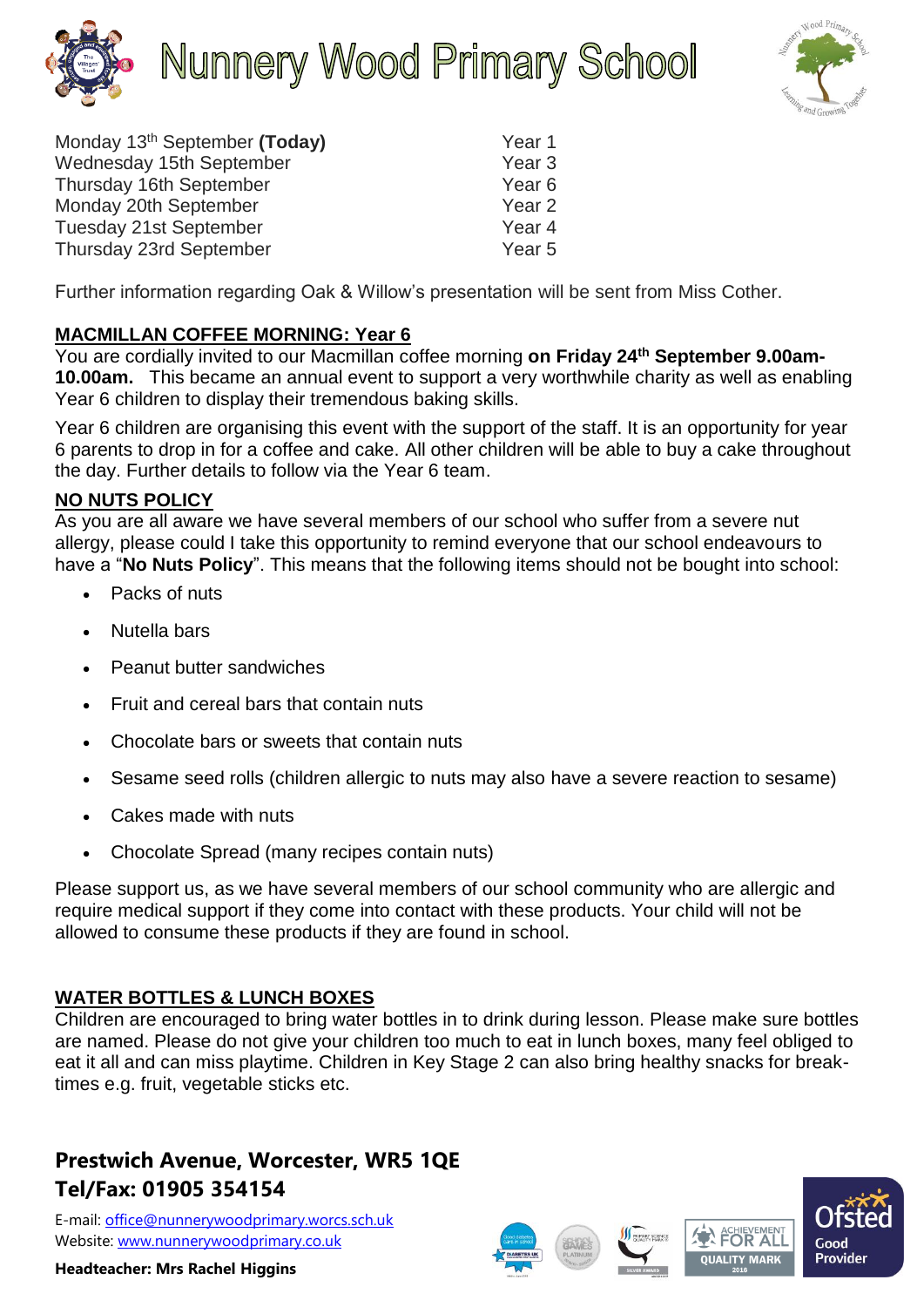

# **Nunnery Wood Primary School**



### **PARENTS' CONSULTATIONS**

We are holding our parent consultation sessions on Tuesday 20<sup>th</sup> October and Wednesday 21<sup>st</sup> October. These will be face to face unless guidance and advice changes prior to the dates. Children in Years 3 – 6 are encouraged to attend the **actual teacher/parent** consultations with their parents/carers. Further details will be sent mid-October.

#### **Forest School (A message from Mrs Satchwell)**

As you know our outdoor learning and play is very important to us at Nunnery Wood, so we wanted to ask if you could help!

Our next big project is an outdoor shelter for the woodland area to keep the children dry and warm in the winter months. As I am sure you will be aware, funds are always limited in schools, so if you have skills, resources or contacts that you think may be of help, please let us know. You can contact Mrs Satchwell via the school office, [office@nunnerywoodprimary.worcs.sch.uk](mailto:office@nunnerywoodprimary.worcs.sch.uk)

In addition, as a school, we have registered for the Morrisons Good To Grow Scheme. If you, friends or relatives, use Morrisons supermarket, please ask them to collect the vouchers at the tills. We can then use the vouchers for gardening equipment for school. If your child could please hand any to their class teacher, that would be great.

### **WORKING IN PARTNERSHIP**

At Nunnery Wood Primary School, we are very fortunate to have very supportive and friendly parents and we are proud that we are community school that supports the needs of all children. We are proud of our open door policy and of being considered a listening school. As restrictions have eased, we are keen to re-establish our lines of communication so that we can answer any questions or solve any worries promptly to support the children. There have also been some changes to staffing and their roles over the past 18 months.

### **COMMUNICATION CHART**

Questions and queries about your child's:

- **Progress**
- Social interaction with others
- **Medical needs**
- **Trips**
- Home Learning
- Day to day class related issues



Your child's teacher

# **Prestwich Avenue, Worcester, WR5 1QE Tel/Fax: 01905 354154**

E-mail: [office@nunnerywoodprimary.worcs.sch.uk](mailto:office@nunnerywoodprimary.worcs.sch.uk) Website: [www.nunnerywoodprimary.co.uk](http://www.nunnerywoodprimary.worcs.sch.uk/)







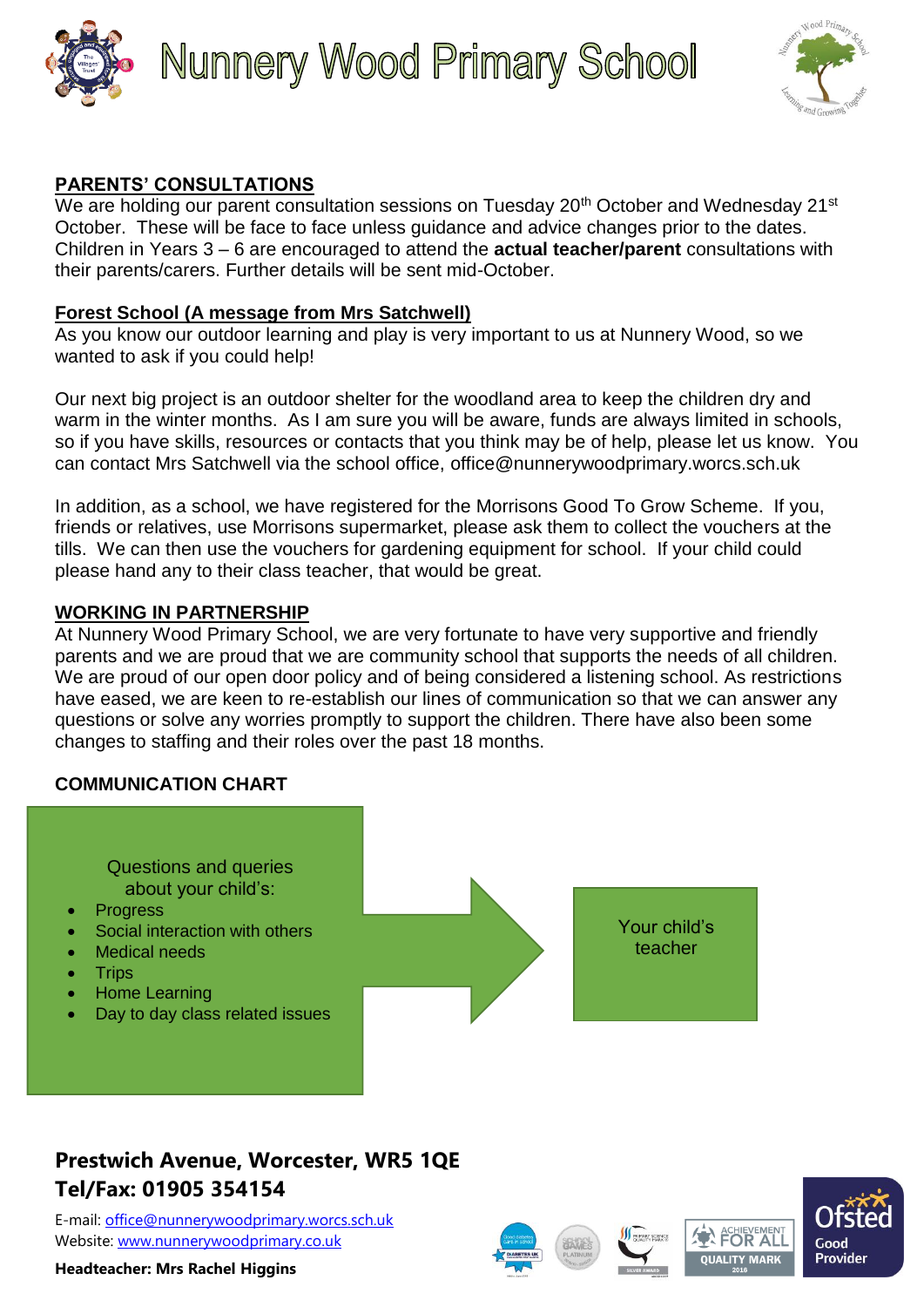

# **Nunnery Wood Primary School**





Mr. Bidwell and I will continue to be available at the start and the end of the day to answer any questions, resolve any worries and to offer advice and support.

## **Prestwich Avenue, Worcester, WR5 1QE Tel/Fax: 01905 354154**

E-mail: [office@nunnerywoodprimary.worcs.sch.uk](mailto:office@nunnerywoodprimary.worcs.sch.uk) Website: [www.nunnerywoodprimary.co.uk](http://www.nunnerywoodprimary.worcs.sch.uk/)